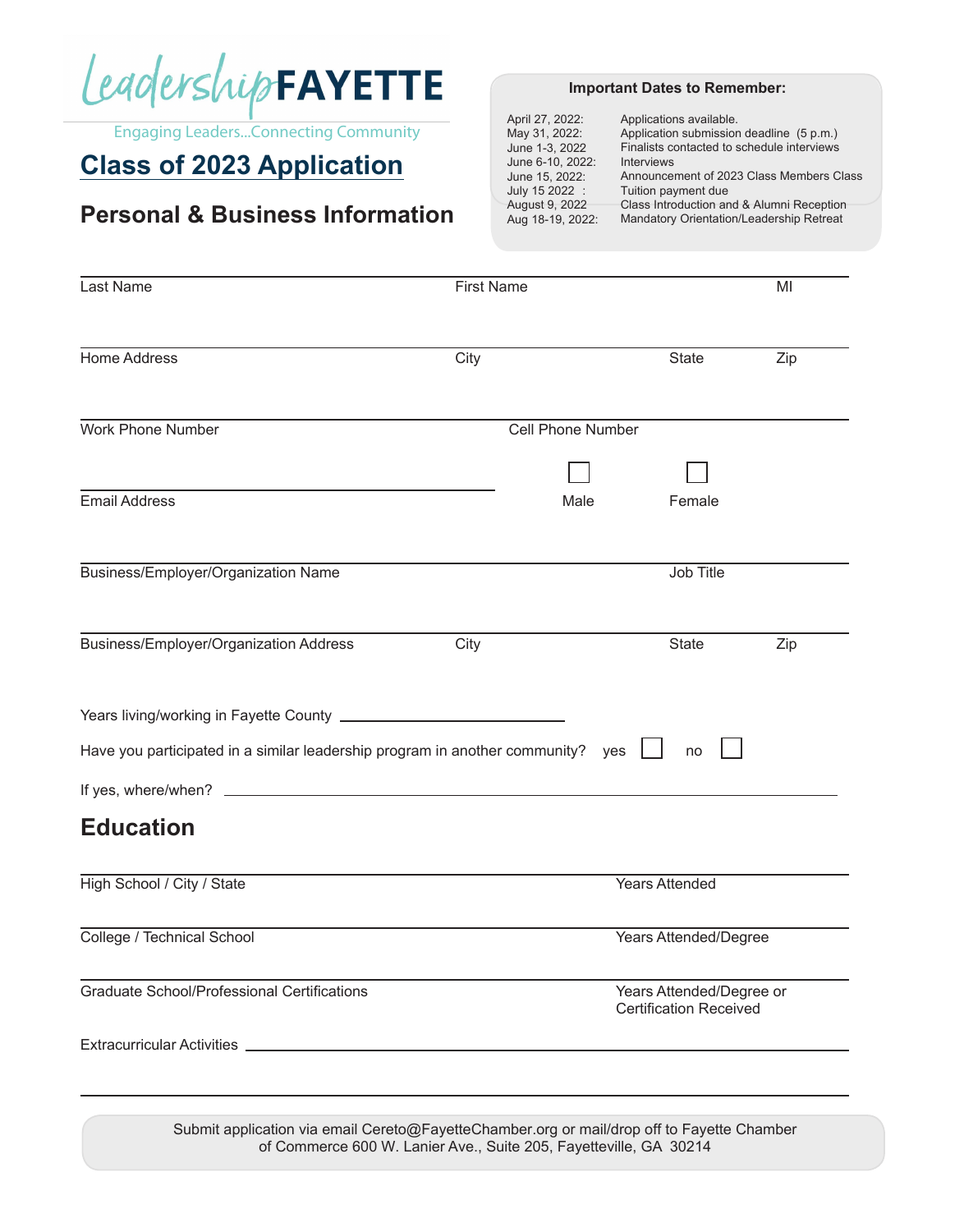

## **Employment History** *(List most current first.)*

| Employer                               | Position | Dates                                                                                                                                                                                                          | Job Title                |
|----------------------------------------|----------|----------------------------------------------------------------------------------------------------------------------------------------------------------------------------------------------------------------|--------------------------|
|                                        |          |                                                                                                                                                                                                                |                          |
|                                        |          |                                                                                                                                                                                                                |                          |
|                                        |          |                                                                                                                                                                                                                |                          |
|                                        |          |                                                                                                                                                                                                                |                          |
|                                        |          |                                                                                                                                                                                                                |                          |
|                                        |          |                                                                                                                                                                                                                |                          |
|                                        |          |                                                                                                                                                                                                                |                          |
| involvement or leadership roles held.) |          | <b>Organizations &amp; Activities</b> (List in order of personal importance any civic, professional,<br>religious, athletic or social activities to which you belong or have belonged. Please briefly describe |                          |
| Organization/Activity                  | Dates    |                                                                                                                                                                                                                | Leadership Roles/Details |
|                                        |          |                                                                                                                                                                                                                |                          |
|                                        |          |                                                                                                                                                                                                                |                          |
|                                        |          |                                                                                                                                                                                                                |                          |
|                                        |          |                                                                                                                                                                                                                |                          |
|                                        |          |                                                                                                                                                                                                                |                          |
| awards and recognition received.)      |          | <b>Honors, Awards &amp; Recognition</b> (List in order of personal importance any honors,                                                                                                                      |                          |
| Honor/Award/Recognition                |          | Entity From Which Received                                                                                                                                                                                     | Date                     |
|                                        |          |                                                                                                                                                                                                                |                          |
|                                        |          |                                                                                                                                                                                                                |                          |
|                                        |          |                                                                                                                                                                                                                |                          |
|                                        |          |                                                                                                                                                                                                                |                          |
|                                        |          |                                                                                                                                                                                                                |                          |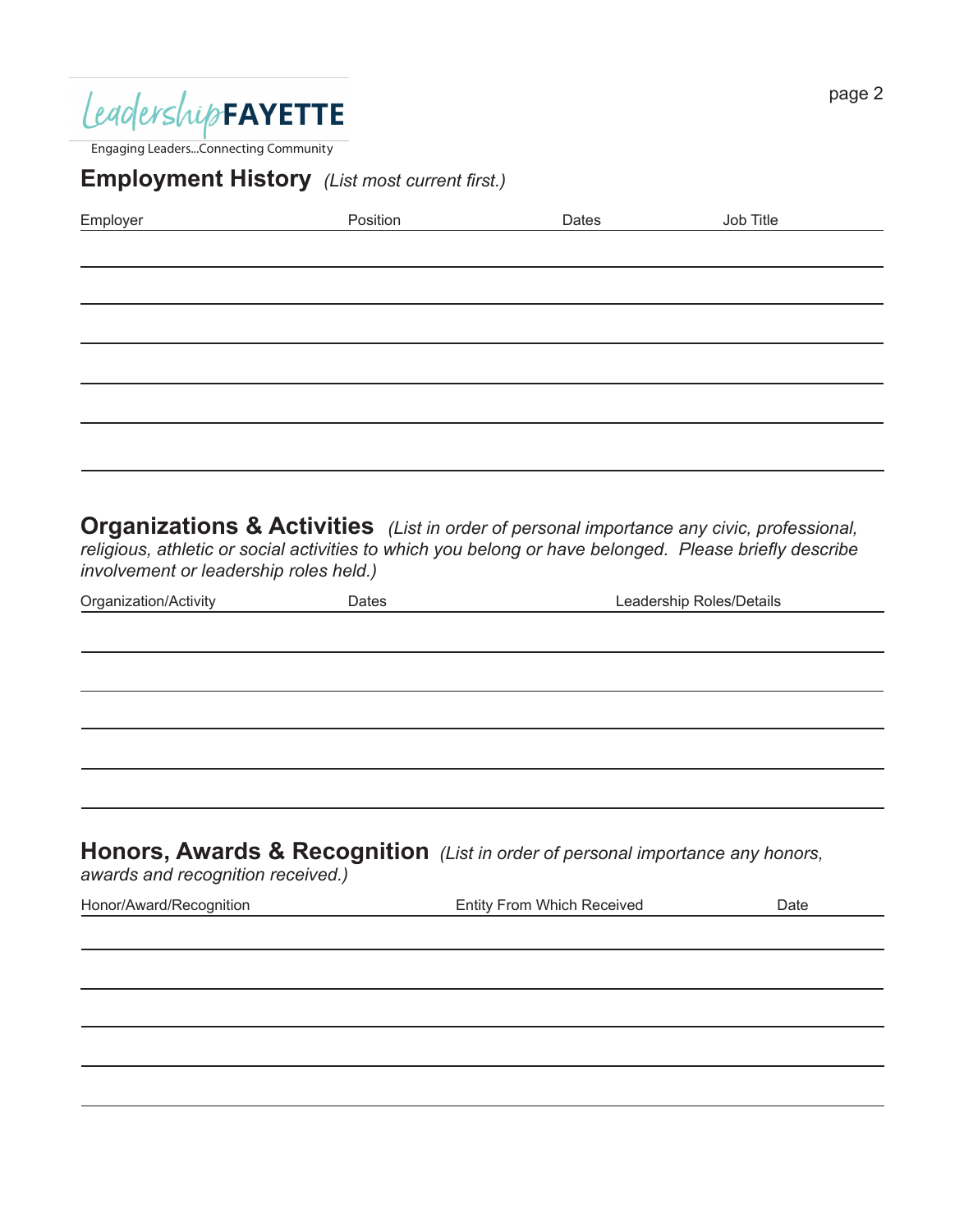

**Why would you like to be a part of the Leadership Fayette's Class of 2023 and why are you a good candidate?** *(May be submitted as separate document.)*